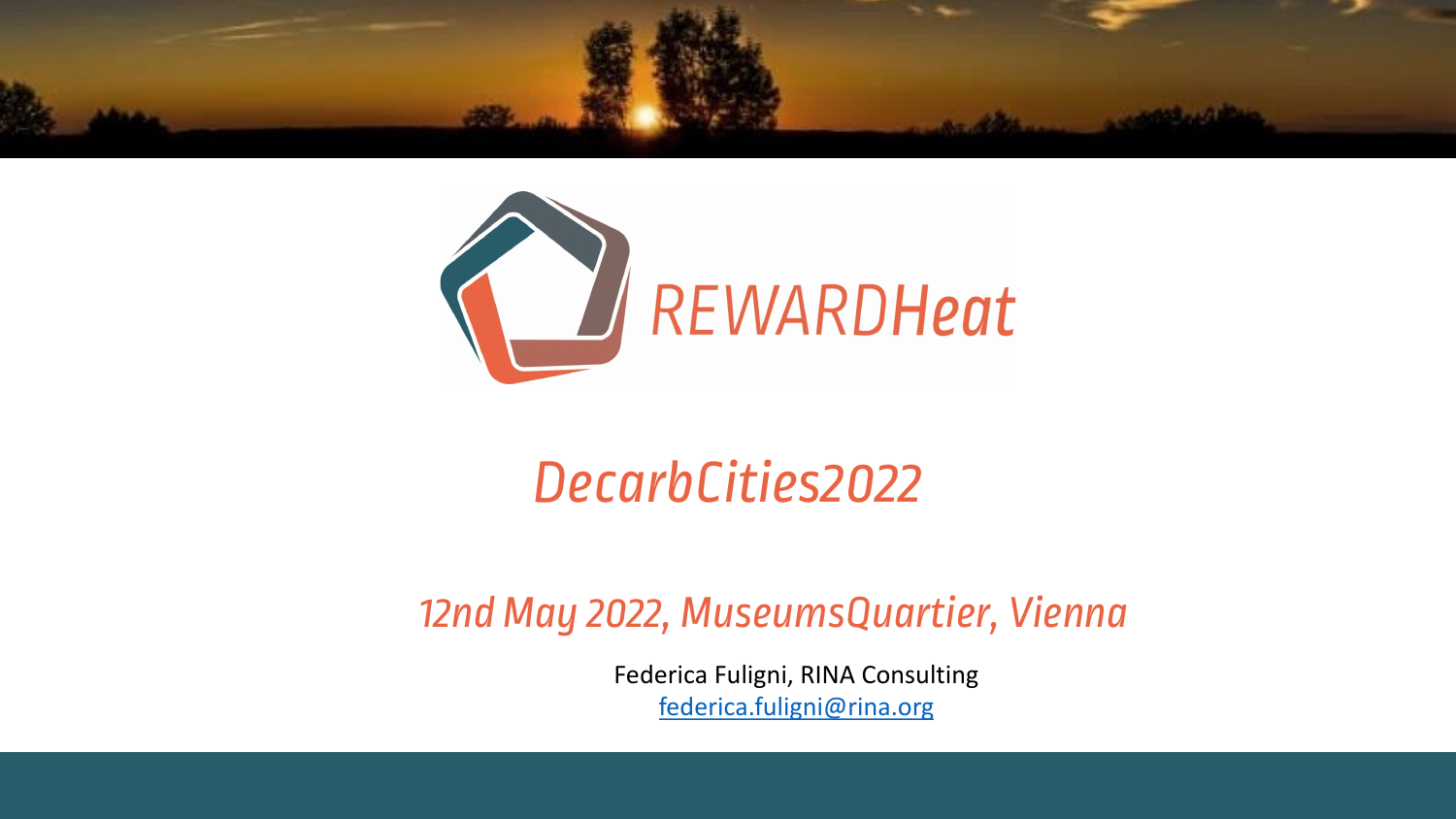## The vision

- Demonstrate DHC networks, which are able to recover renewable and waste heat available at low temperature, i.e. lower than 40°
	- Reduce supply temperatures
	- Focus is on the exploitation of the energy sources available within the urban context

*Brief overview of Project Progress:*

- *M30 over 48*
- *6 out of 9 demos have completed the planning process and started their construction*

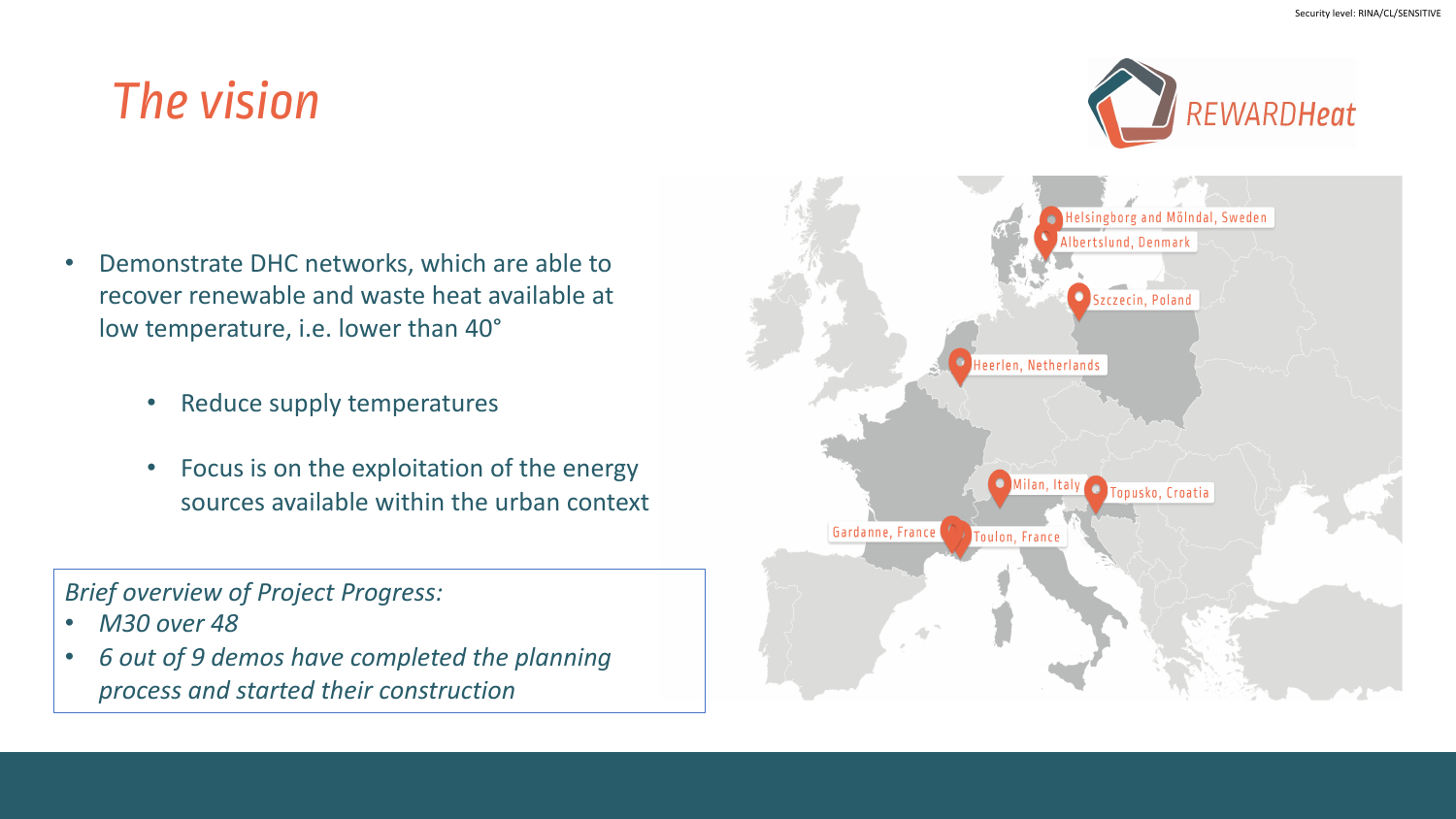### The overall scope



Demonstrate a new generation of low-temperature district H&C, which are able to recover renewable and waste heat, available at low temperature (i.e. lower than 40°). These solutions aim to promote a cost-efficient and technically viable decarbonisation of the European DHC sector.

### How?

- 1. **Integrate effectively multiple urban renewable and waste energy sources**
- 2. **Develop innovative technologies for flexible use of heat in DHC networks (e.g. intra-seasonal storages, skids and ad hoc energy centres)**
- 3. **Demonstrate digitalisation, allowing to optimise the management of the DHC network**

4. **Develop business models and financial schemes to enable large public and private investments to be mobilised**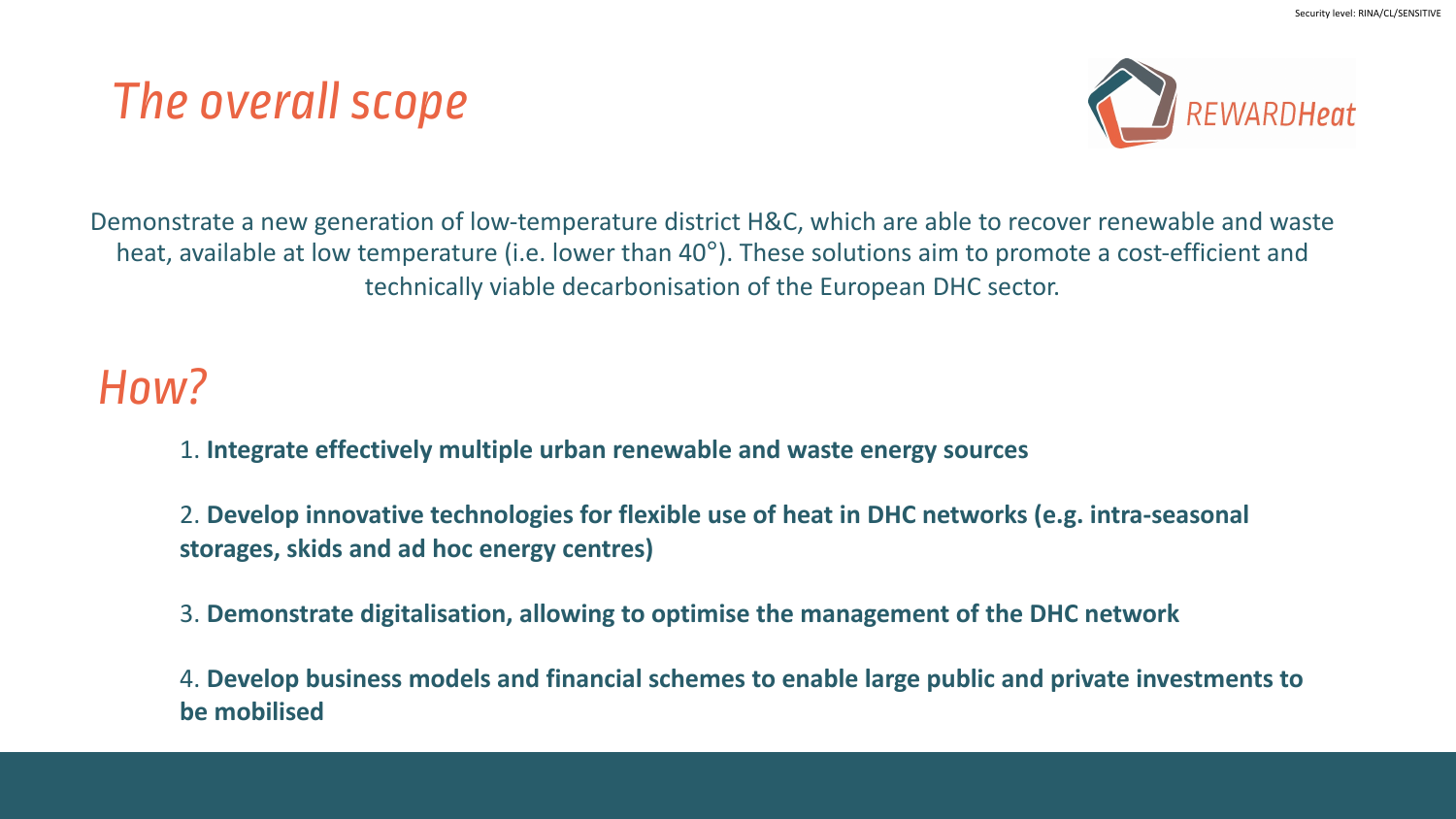### Development of business models and financial schemes



REWARDHeat aims at facilitating investments in low temperature DHC networks by performing the following:



- **Addressing barriers to low temperature DHC schemes**  *(D3.1- REWARDHeat PESTLE Analysis, online on the website)*
- **Understanding the comfort demands and requirements of the consumers**  *(D3.2 - Customers' perspective on REWARDHeat solutions, online on the website)*



• **Designing business models for decentralized solutions that allow multiple heat sources in the fuel mix** 

*(D3.4 - Business models at REWARDHeat demonstrators)*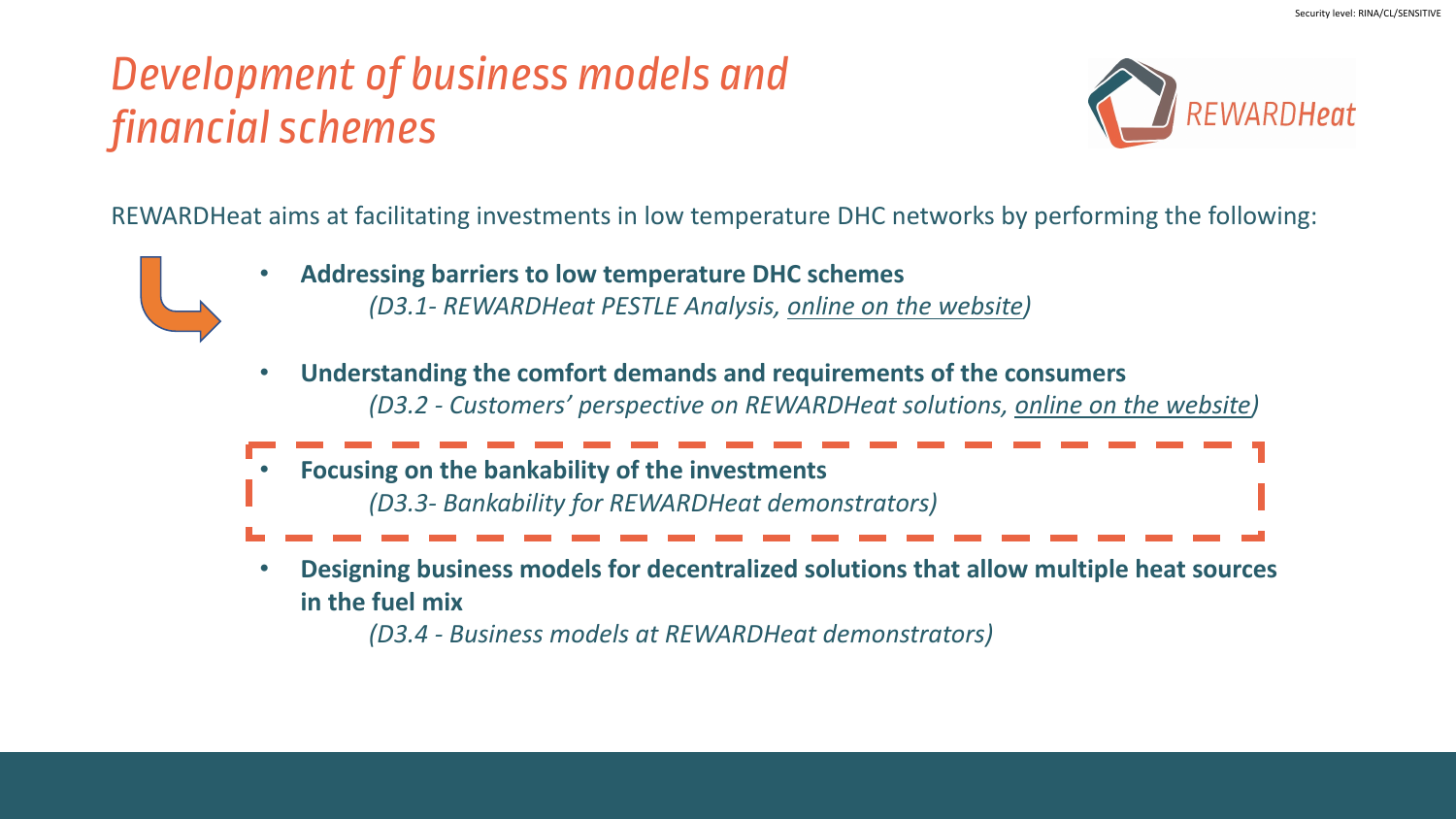

# *Bankability*

Definition: "Bankable: project or proposal that has sufficient collateral, **future cash flow, and high probability of success**, to be acceptable to institutional lenders for financing" (BusinessDictionary.com)

Lenders focus: "Where the project is to be financed through limited or non-recourse project financing, **Lenders will demand a great deal of outcome certainty in terms of time and cost because their security** is heavily reliant on sufficient and timely revenue from the operation phase" (PWC)

Successful outcome:"Some of the key technical risks that need to be allocated and managed to ensure the successful financing of the project are: **Construction and Completion Risk (CAPEX, delays, …), Operating Risks (performance, …), Demand Risk (competitors, …)**" (World Bank)

Financial and legal aspects are excluded from the analysis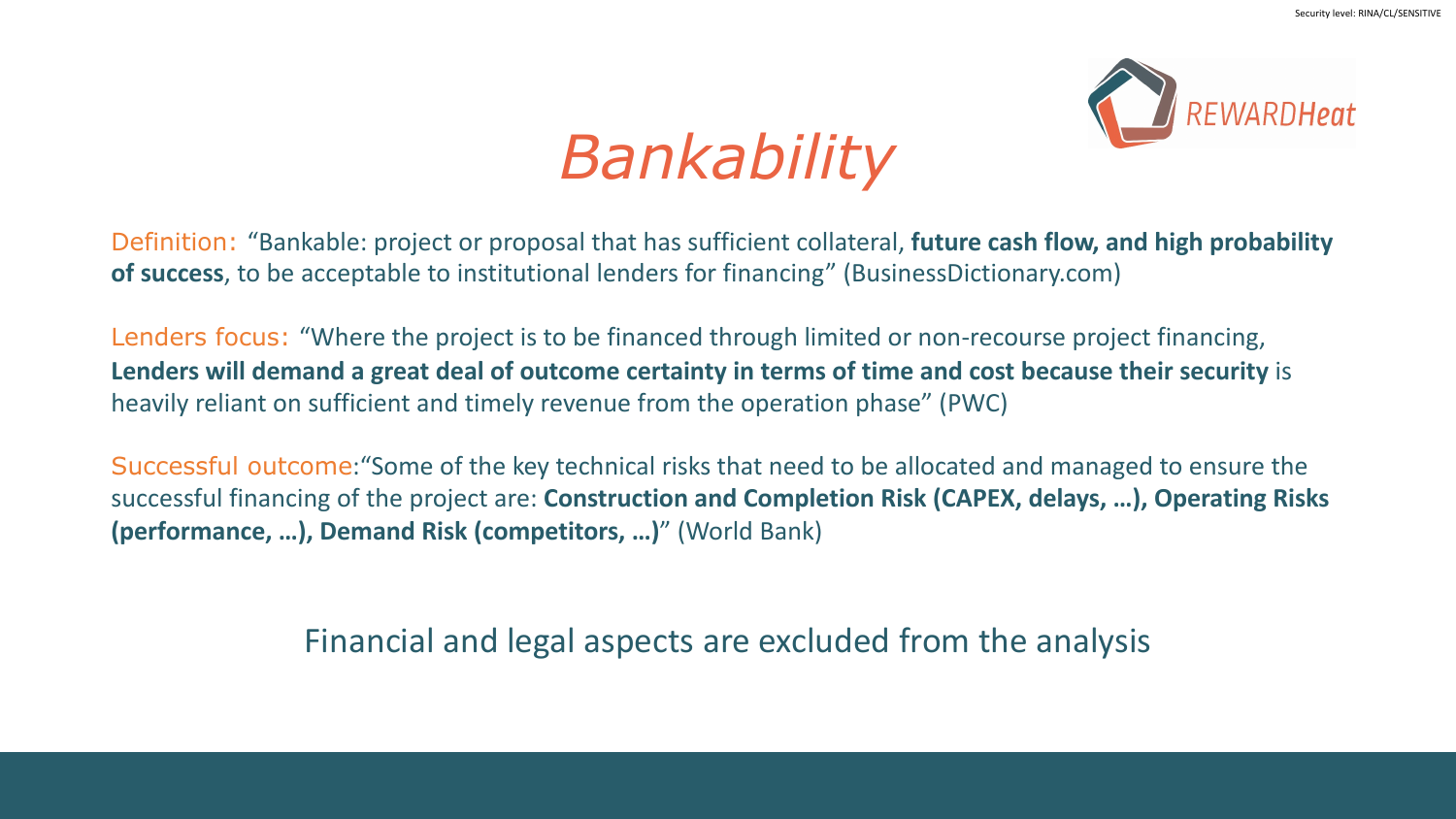# **REWARDHeat** *Sustainable DHC Investments*

- **Retrofitting of existing or realization of new low temperature DH systems**
- **Sustainable sources and technologies**, such as:
	- low-temperature district heating
	- district cooling
	- renewable heat sources
	- low-temperature recovered heat
	- thermal energy storage systems
- **Mostly mature technologies**
	- heat pumps
	- heat exchangers

 $\mathbf{e}^{(1)}$  authorities  $\mathbf{e}^{(1)}$ 

- Main actors involved:
	- WH owners
	- DH utility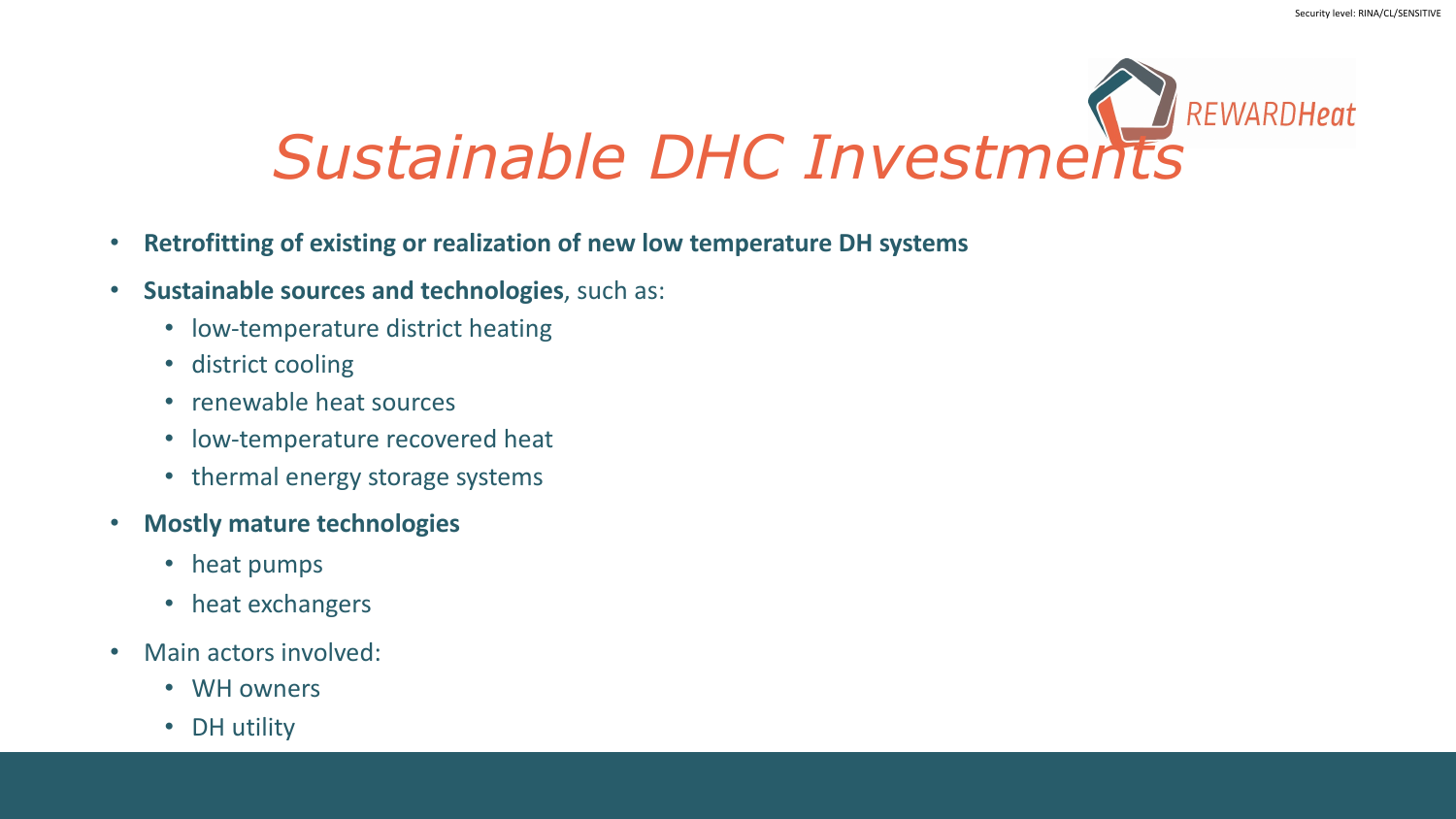

### **Technical**:

- stable availability of waste heat source
- maturity of technical solution **→** availability of success cases / importance of pilot projects
- existence of infrastructure **→** e.g. integration of UWHR in existing DHC systems
- clearly defined investment cost structure **→** link with business model criteria
- consistency of project implementation time schedule

### Importance of Technical Due Diligence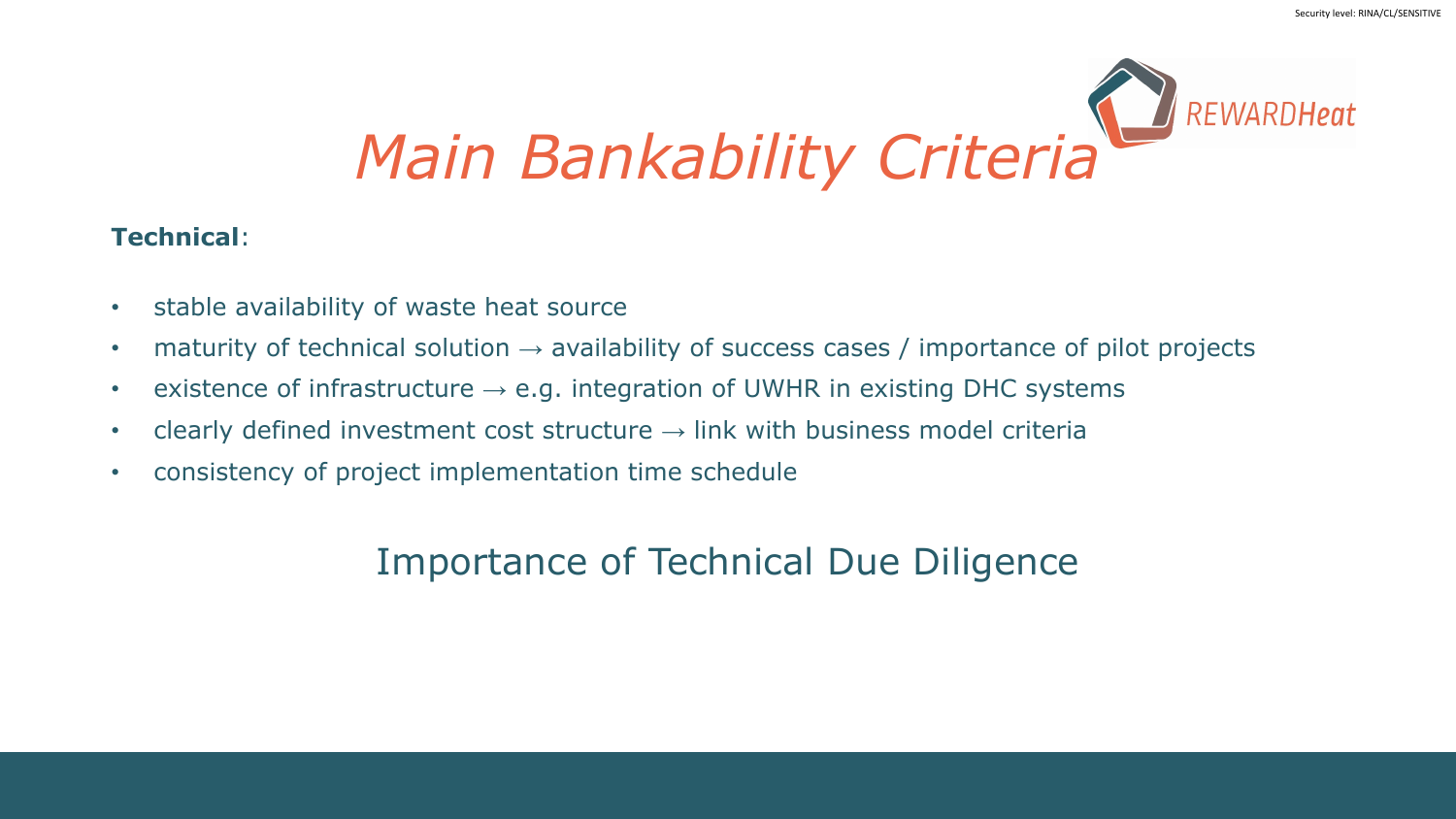

### **Business plan**:

- **profitable ownership model** → interactions among public/private sector
- **low uncertainty on CAPEX**  $\rightarrow$  link with technical criteria
- **low uncertainty on OPEX and revenues** → link with contracts criteria
- **clear legal and permitting framework** → avoid project implementation delays

### «**Nice to have**»:

- **availability of public incentives** → rarely considered in decision on bankability
- **environmental and social benefits** → only for specific banks and credit facilities

### Importance of BP Sensitivity Analysis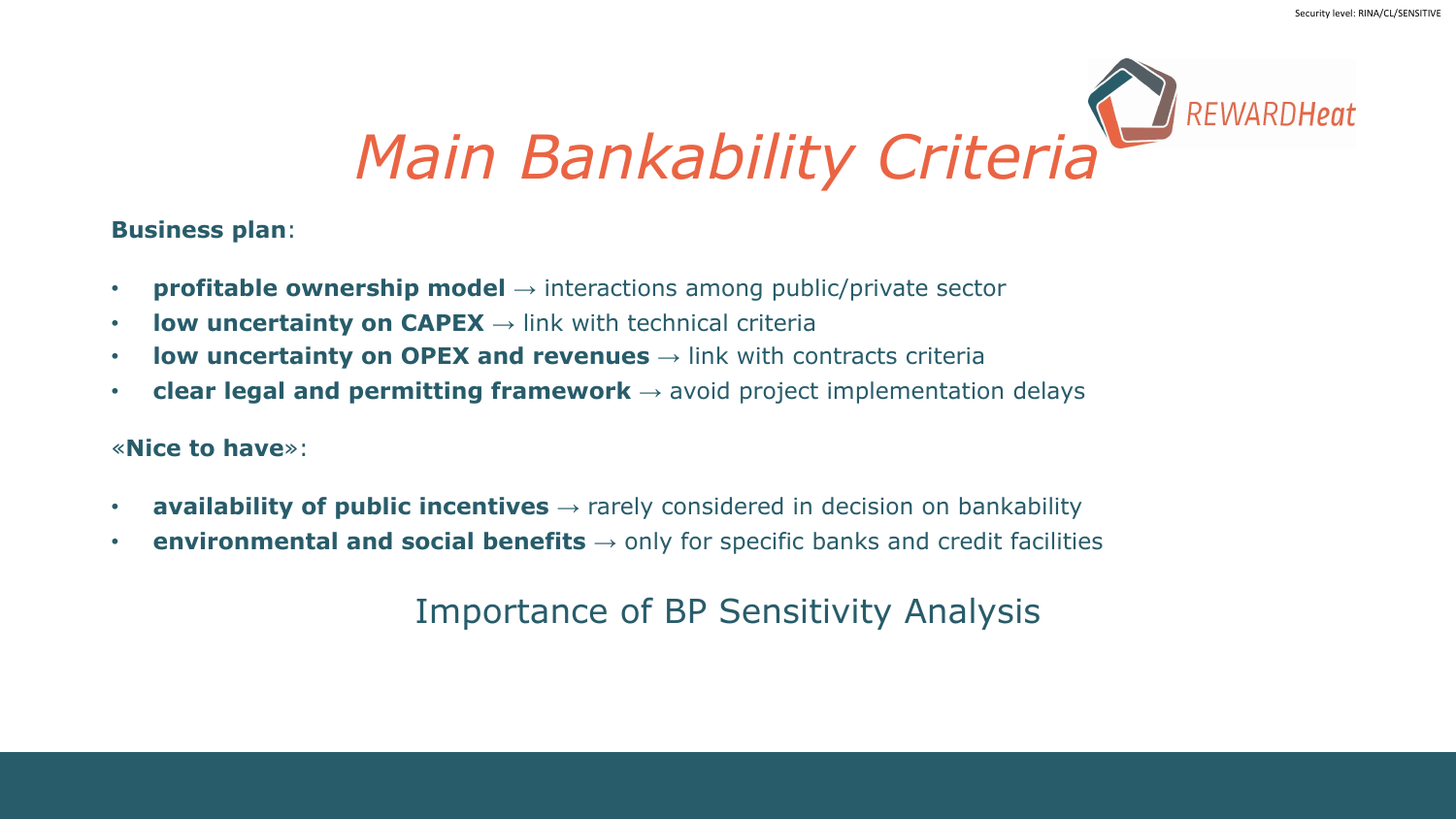#### Security level: RINA/CL/SENSITIVE

### Due Diligence Package for REWARDHeat **Demonstrators**

**Bankability** Questionnaire

For each demo site, a list of questions that potential investors might ask in order to evaluate risks and opportum ties related to the project to be supported was elaborated. These questions constitute a checklist to qualitatively evaluate the bankability of the proposed projects, a sort of due diligence package specific to the district heating aspects, to be applied in parallel to the conventional technical and financial checks.

The elaborated checklist is, for each demo site, articulated into six categories:

- **Source** covering where applicable the aspects related to the renewable or excess heat source used as thermal energy input for the project;
- **Offtaker** covering the aspects related to the identification, the evaluation of the demand and the actions needed from the customers side;
- **Technology** focusing on the specific technical solution implemented within the project, its efficiency and ability to reduce primary energy demand and GHG emissions;
- **Network** focusing on the presence and characteristics of the existing or new district heating network;
- **Legislation/permit** analyzing the aspects related to the permits and authorizations needed, with particular focus on environmental ones, to realize the project;
- **Business model** evaluating the interactions between project promoter and customers, the heat price, the project cash flows, etc.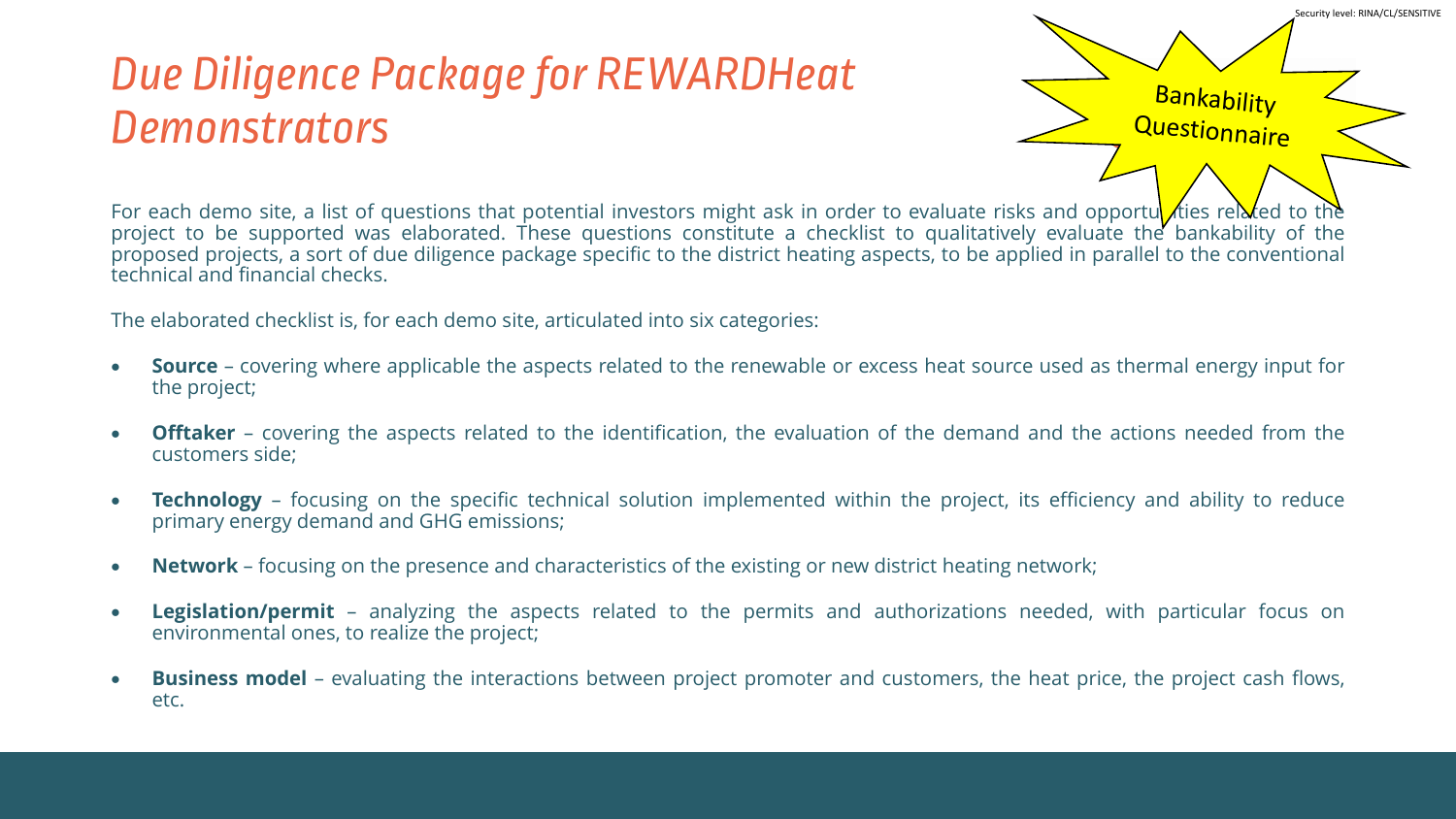# *Bankability Key Performance Indicators*



•Return on Equity (ROE)

- •Annual Debt Service Coverage Ratio (ADSCR)
- •Project Life Coverage Ratio
- •Payback period
- •Financial Internal Rate of Return (FIRR)
- •Net Present Value (NPV)
- •NPV to Investment Ratio

•CAPEX/OPEX per unit of avoided GHG emission •reduction of GHG emissions •GHG emissions per unit of energy produced/provided

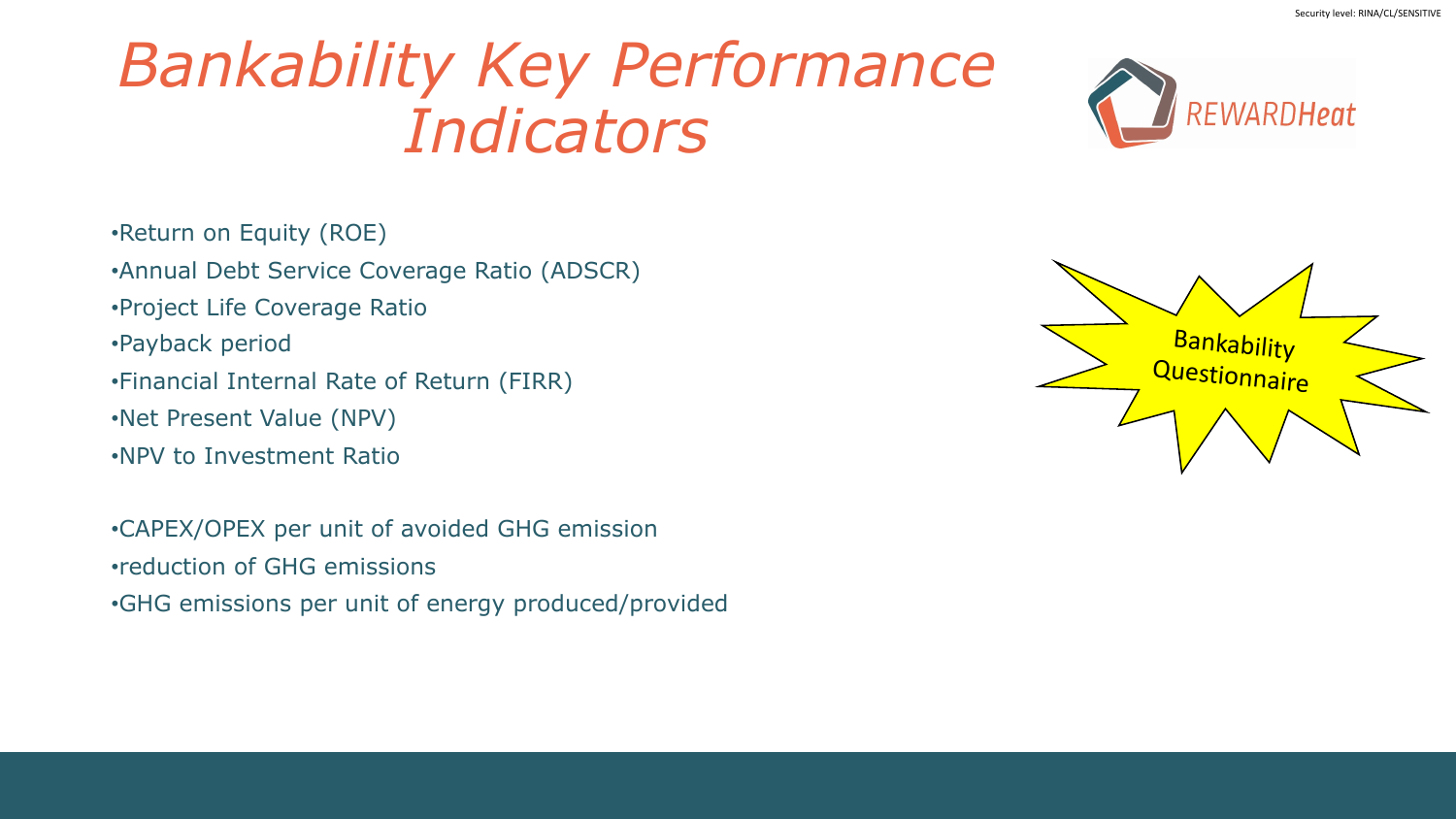### *The three most frequent DHC networks RES/WH integration and retrofitting investment*



Based on a discussion within the REWARDHeat consortium, which involved EURAC, RINA-C, IVL and HFT, the three most common investment types have been identified as:

The preconditions for bankability of LTDHC investments are screened for the EU Member States hosting a REWARDHeat demonstrator and the three most common DHC investment types are identified, which are:

- *Greenfield LTDH projects*, which foresee the creation of new LTDH network based on the **exploitation of a renewable or excess heat source**, like in the case of the REWARDHeat demonstrators in **Milano (Balilla and Gadio), Helsingborg and Mölndal**;
- *Retrofitting existing DH to LTDH*, which foresees the **adoption of actions for the energy transition of existing networks,** like in REWARDHeat demonstrators in **Albertslund and Topusko** or the **optimization of the existing DHN through innovative devices** like in REWARDHeat demonstrators in **Mijnwater and Toulon**;
- *District Cooling investments*, which although not fully represented among REWARDHeat demonstrators would constitute a relevant solution for the study of bankability, replicability and scalability.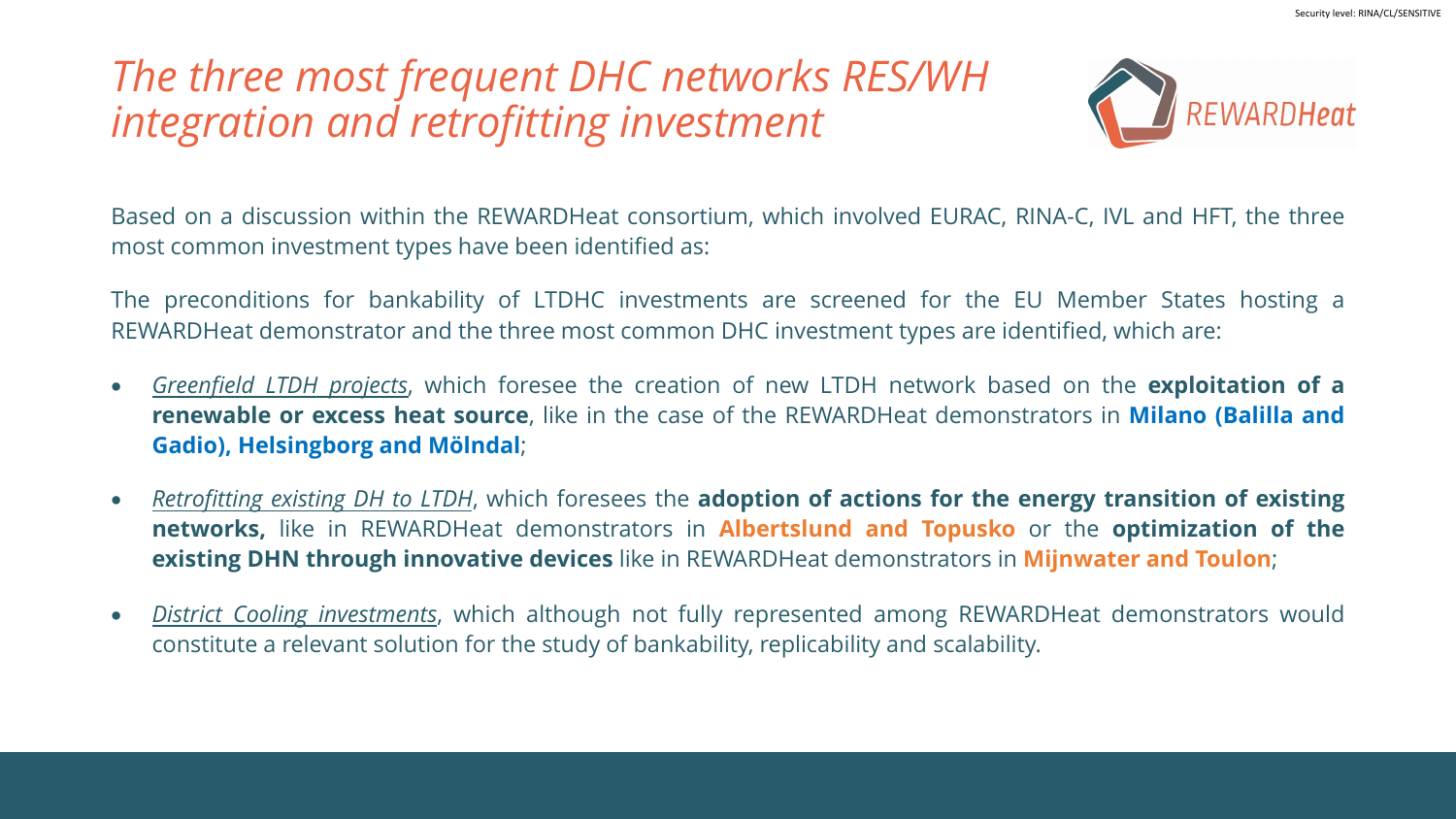

## Opportunities:

RINA has evaluated the scalability and replicability of the three most common types of investment in LTDHC projects based on the outcomes of the analysis done on bankability and on the preconditions and available financial support at national level.

*Opportunities for the 2 types of LTDHN will be discussed:*

- *Greenfield LTDH projects*
- *Retrofitting existing DH to LTDH*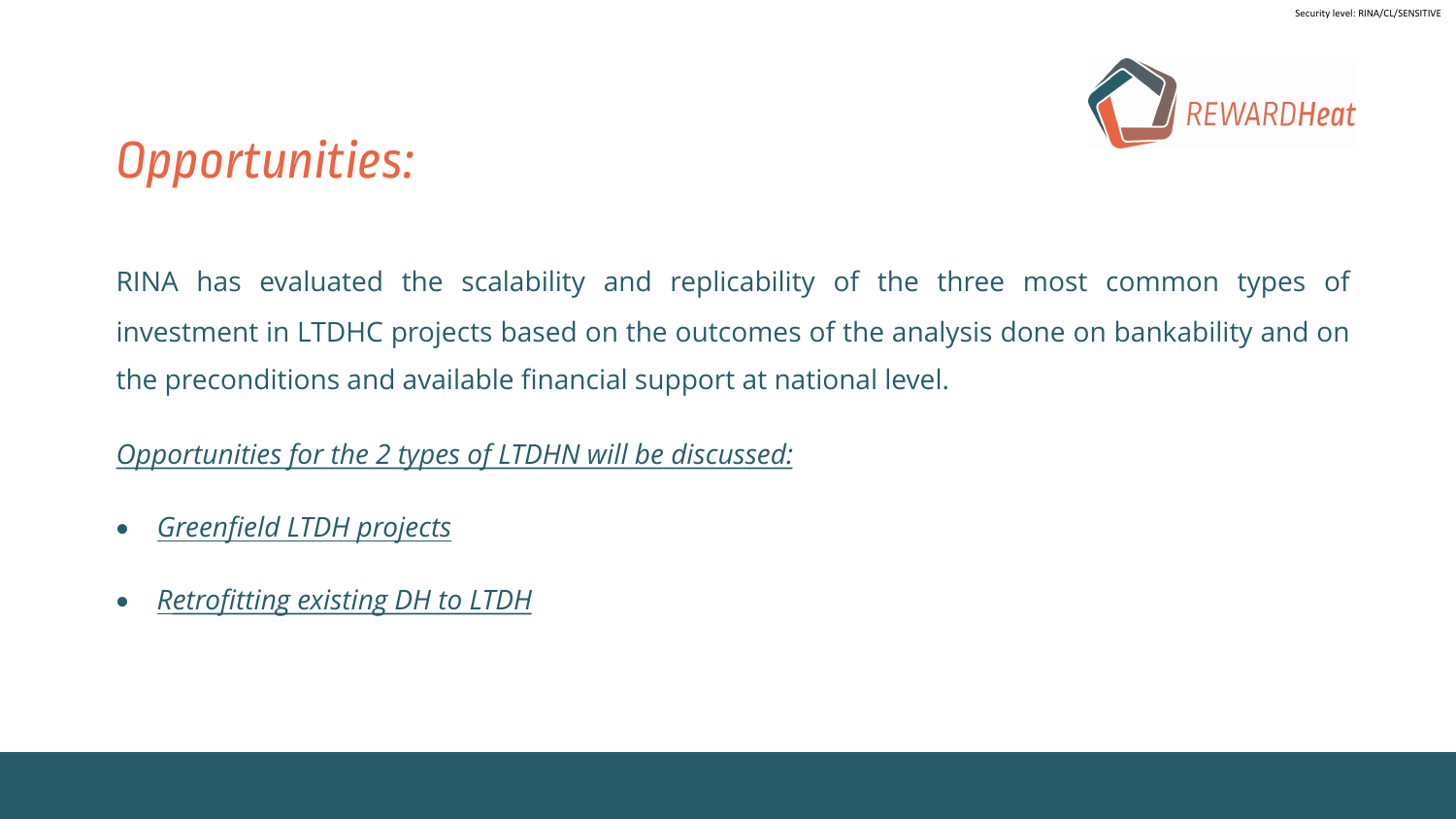## Greenfield LTDH projects



Based on the analysis carried out, the main factors influencing the replicability and scalability of greenfield LTDH projects in EU Member States are listed below:

- **A significant heating demand of buildings**, which is maximum in Central-Norther Europe countries but also in continental areas of Southern Europe countries;
- **Concentration of heating demand in urban contexts**, which is a common characteristics of most EU Member States;
- **Absence of district heating networks**, which is a feature mainly of Southern Europe countries and only to a much lesser extent of isolated neighbourhoods and towns in Central-Northern Europe countries;
- **Availability of renewable or sustainable heat sources** (including industrial and urban excess heat) in the area where the district heating network is planned; these features are difficult to reconduct to a given geographical area but are more site-specific;
- **Presence of political support** for the decarbonization of the heating sector, which typically is a result of the policies promoted by the European Union, thus being a common feature of most EU Member States;
- **Familiarity of stakeholders**, including public institutions and authorities, private companies, final customers, investors, étc. **with district énergy concepts**, which is a main feature of Northern and Central-Eastern Europé<br>countries;
- **High values of electricity prices and of GHG emission factors** of grid electricity, which make conventional individual cooling solutions less economically convenient and environmental-friendly.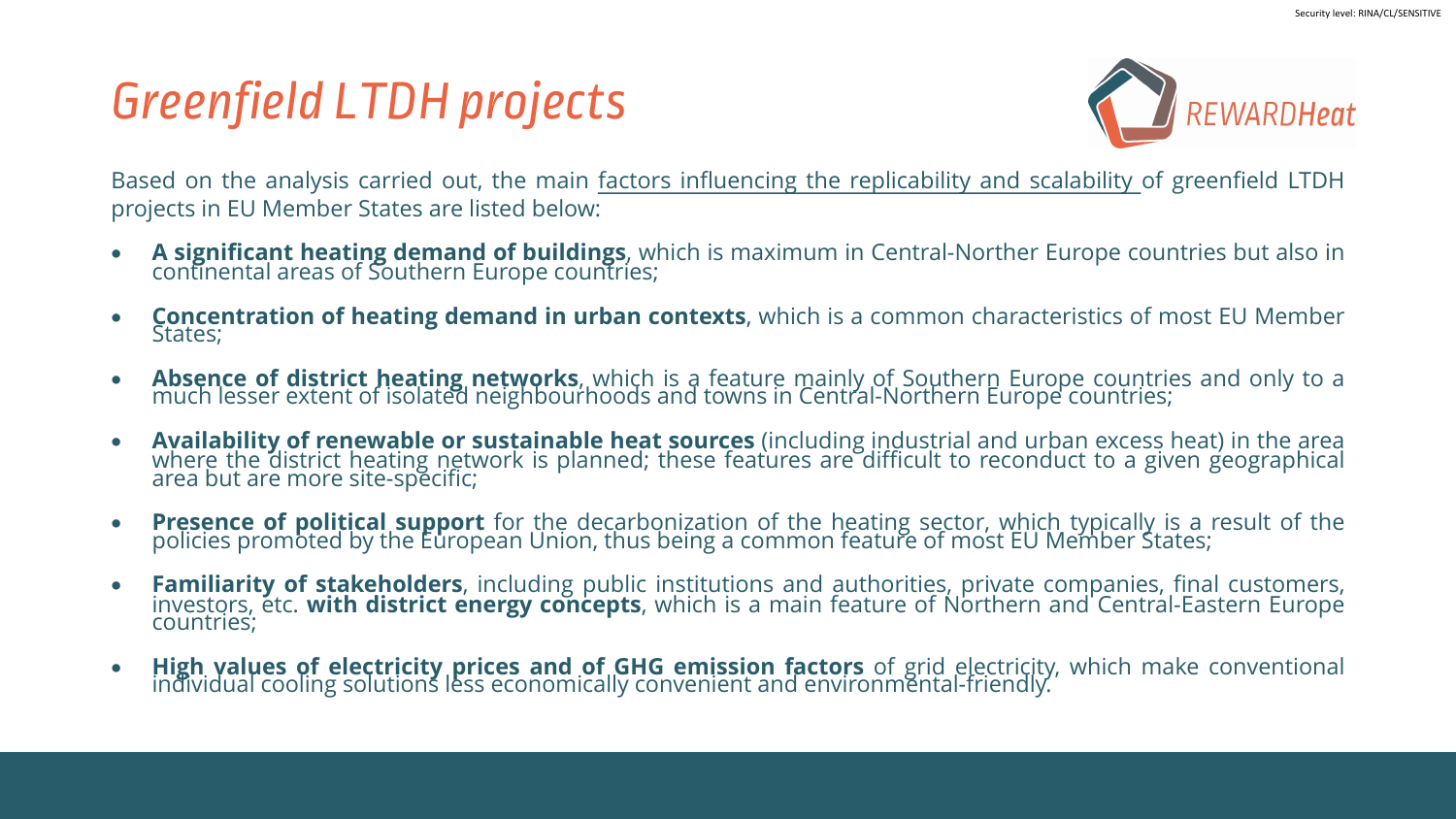## Greenfield LTDH projects



- Based on the list of factors presented above, it can be concluded that the potential for scalability/replicability for greenfield low-temperature district heating solutions **is medium or medium-high in the Countries not having fully exploited their DH potential, i.e. Member States like Italy, France, Croatia, Poland.**
- Member States having already a historically higher presence of district heating are characterized by a **low or medium-low potential** for greenfield projects, whereas on the other hand their potential for the **retrofitting projects will be higher.**
- Nevertheless, the implementation in these Member States of the few greenfield projects that are still feasible **benefits of the mature context** for district heating, in terms of clear legal and permitting framework at national level, as well as in terms of familiarity of stakeholders, including investors, with the technology and its environmental and financial benefits.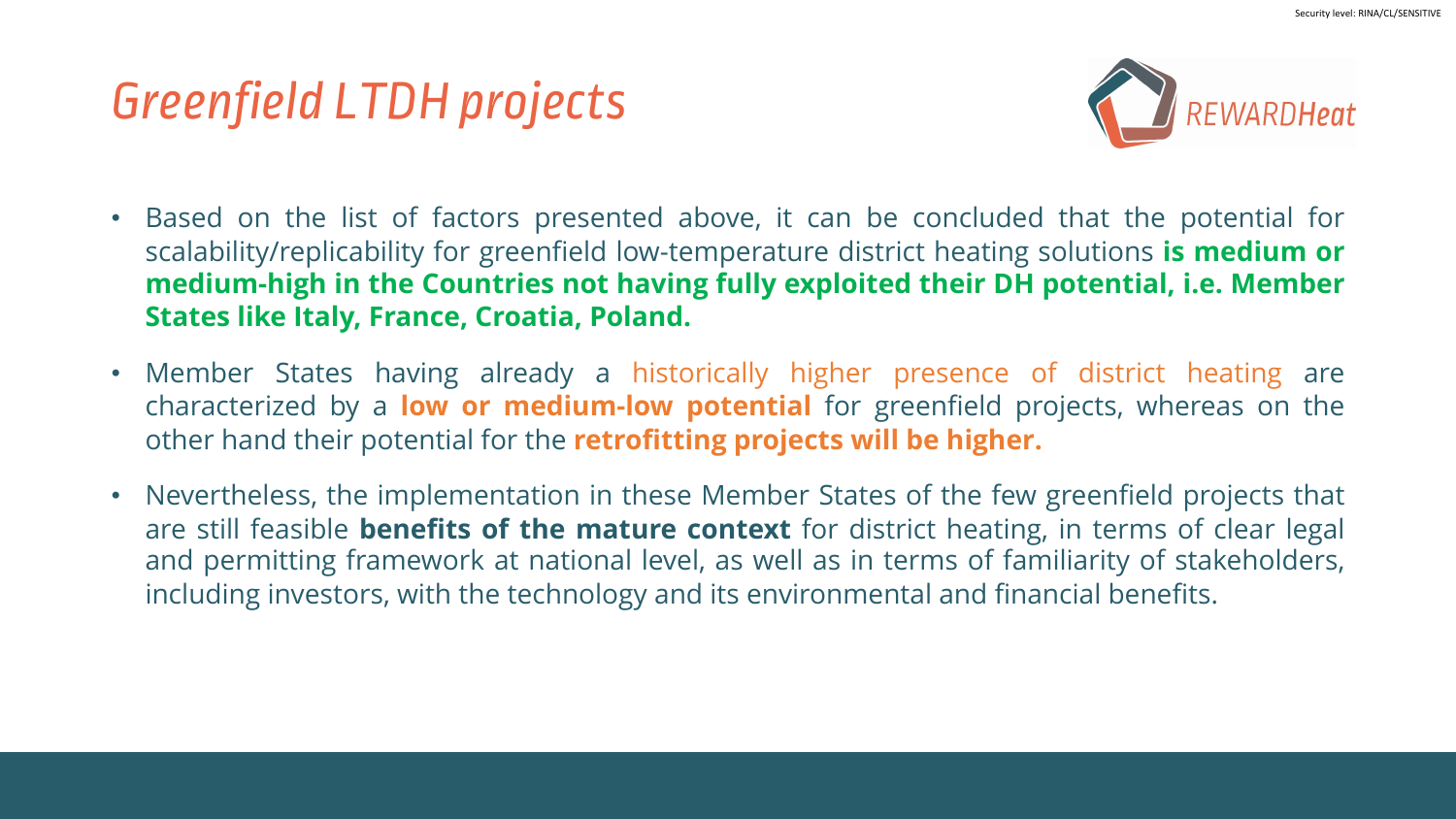## Retrofitting of Existing DH to LTDH



The potential for scalability/replicability of projects related to the retrofitting of existing DH systems to LTDH is influenced by the following main factors, which are partly overlapping with those listed for greenfields projects, except for the one related to the presence of existing DH systems:

- **the presence of a medium-high temperature district heating network**, which is a feature mainly of Northern and Central-Eastern Europe countries and to a lesser extent of continental areas in Southern Europe countries;
- **a significant heating demand of buildings**, which is maximum in Central-Norther Europe countries but also in continental areas of Southern Europe countries, and its concentration in urban contexts, which is a common characteristics of most EU Member States; these conditions are already sufficiently met if a district heating system is already present at the specific location;
- similarly to the previous bullet, **the familiarity of stakeholders**, including public institutions and authorities, private companies, final customers, investors, etc. **with district energy concepts**, which is a pre-requisite already met with the presence of a DH network;
- **the availability of renewable or sustainable heat sources** (including industrial and urban excess heat) in the area where the district heating network retrofitting is planned; these features are difficult to reconduct to a given geographical area but are more site-specific;
- **the interest of end consumers, local businesses and public authorities** in the reduction of energy consumptions and GHG emissions, as well as in the reduction of related energy supply costs;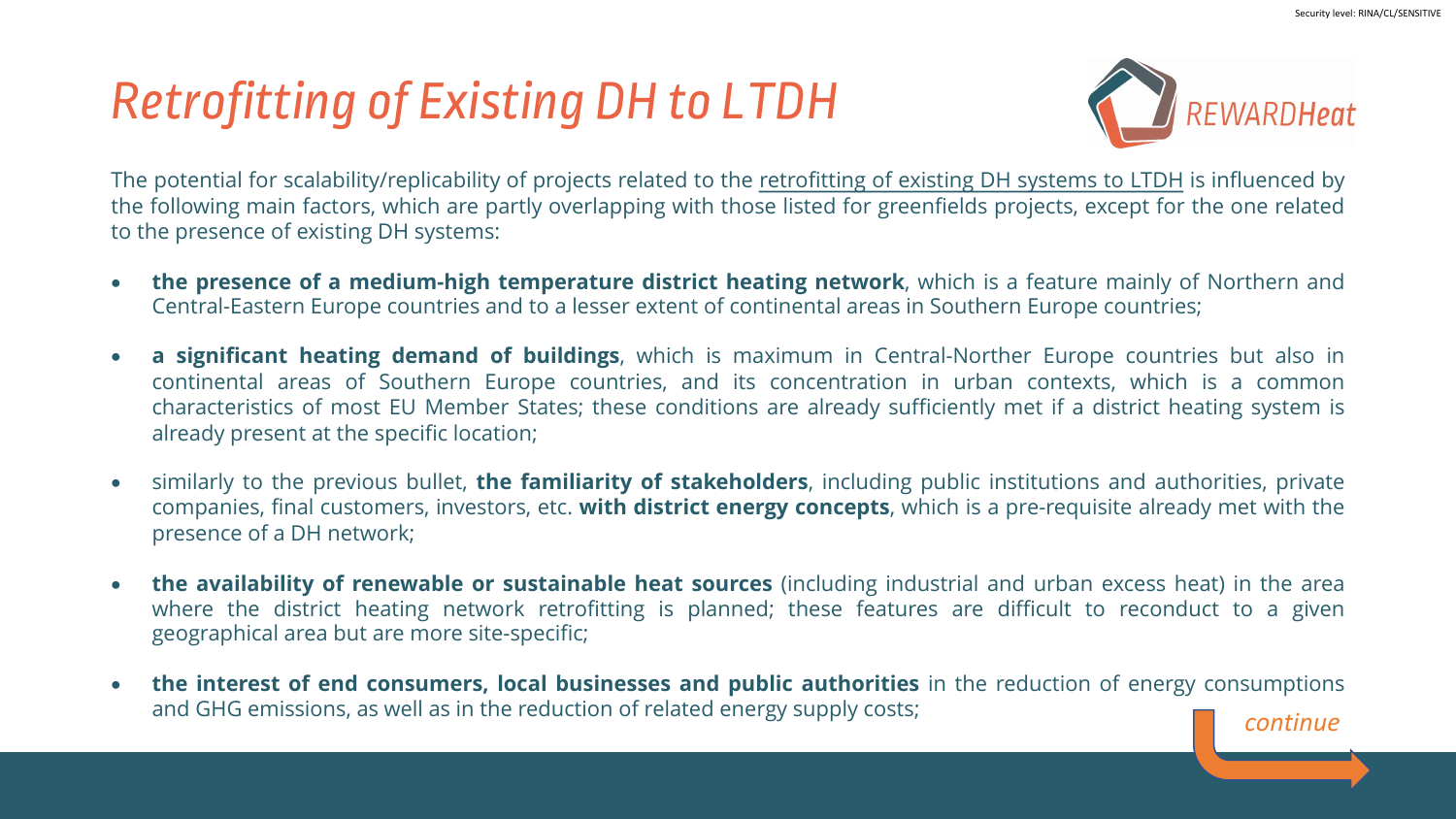## Retrofitting of Existing DH to LTDH



- **the adoption of significant incentives and support programmes** for the refurbishment of the building energy systems, which can enable the transition to LTDH and is a common feature of EU Member States, especially based on National Recovery and Resilience Plans elaborated after the Covid-19 outbreak;
- **the presence of political support** for the decarbonization of the heating sector, which typically is a result of the policies promoted by the European Union, thus being a common feature of most EU Member States;
- **the high levelized cost of heat** in the baseline district heating situation, which makes transition to LTDH more economically profitable.

Based on the list of factors presented above, it can be concluded that the potential for scalability/replicability for projects related to the retrofitting of existing district heating systems to lowtemperature is **high** in countries in **Central-Eastern Europe** historically adopting high-temperature district heating systems (e.g.: Poland, Croatia), and **medium-high** in **Northern Europe** countries where the transition to lower temperature heat supply has already started (e.g.: Denmark, Sweden). For other EU Member States not having fully exploited yet their district heating potential, the retrofitting option shows a lower potential, being greenfield LTDH the favorite option.